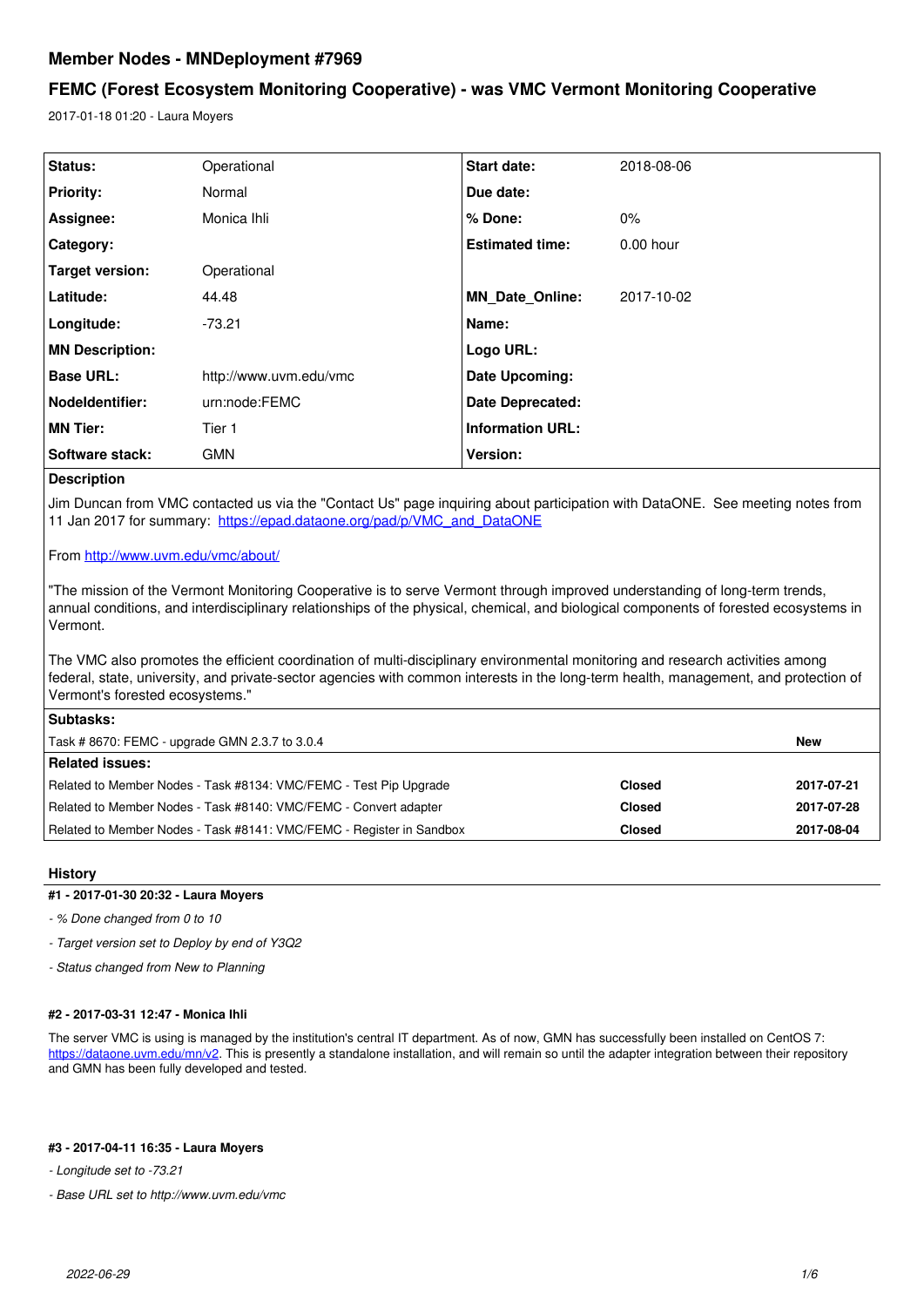#### *- Latitude set to 44.48*

#### **#4 - 2017-04-26 14:27 - Laura Moyers**

- *NodeIdentifier changed from urn:node:VMC to urn:node:FEMC*
- *Assignee changed from Laura Moyers to Monica Ihli*
- *Software stack set to GMN*

VMC has broadened its scope to include state forestry resources/managers from neighboring states and will be known as the Forest Ecosystem Monitoring Cooperative (FEMC). Note node ID change from urn:node:VMC to urn:node:FEMC

FEMC uses EML as their metadata standard.

Jim and Mike are beginning work on the GMN adapter; next meeting 1 May.

#### **#6 - 2017-06-23 18:39 - Laura Moyers**

*- Target version changed from Deploy by end of Y3Q2 to Deploy by end of Y3Q4*

*- Subject changed from VMC - Vermont Monitoring Cooperative to FEMC (Forest Ecosystem Monitoring Cooperative) - was VMC Vermont Monitoring Cooperative*

#### **#7 - 2017-06-25 13:17 - Laura Moyers**

## Jim provided this status update 22 June:

I just wanted to provide a status update to the whole group. Mike and Monica have been making headway on the URL endpoints and setting up our adapter, and will be having another round of work very soon. I don't think we need to set up call immediately, I am hopeful that we will have something workable to show before the July 4 holiday, after which it would be great to talk again.

There was a bit of a problem getting access to the FEMC endpoints earlier in the month, but Monica and Mike/Jim were able to sort this out.

### **#8 - 2017-06-30 12:22 - Laura Moyers**

- *File logo-icon-femc.png added*
- *File Member\_Node\_Description\_Form\_FEMC\_JD.pdf added*
- *File FEMC\_logo\_fulltitle\_right.png added*
- *File FEMC\_logo\_fulltitle\_bottom.png added*

Jim passed on some edits to their MNDD and new logos (attached).

# **#9 - 2017-08-22 19:54 - Laura Moyers**

*- Related to Task #8134: VMC/FEMC - Test Pip Upgrade added*

# **#10 - 2017-08-22 19:54 - Laura Moyers**

*- Related to Task #8140: VMC/FEMC - Convert adapter added*

# **#11 - 2017-08-22 19:54 - Laura Moyers**

*- Related to Task #8141: VMC/FEMC - Register in Sandbox added*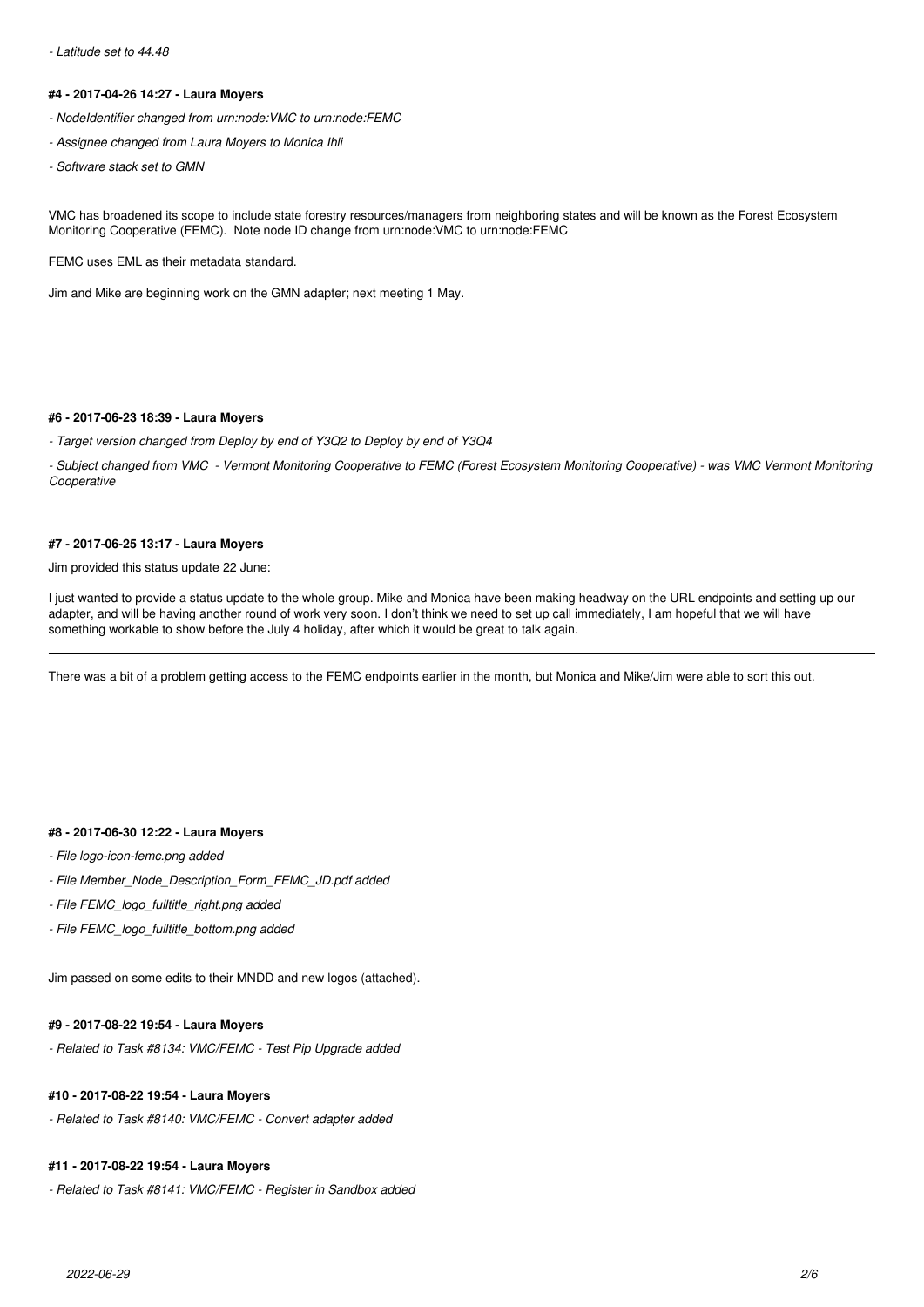### **#12 - 2017-08-22 20:11 - Laura Moyers**

*- File deleted (Member\_Node\_Description\_Form\_FEMC\_JD.pdf)*

### **#13 - 2017-08-22 20:17 - Laura Moyers**

*- File Member\_Node\_Description\_Form\_FEMC\_JD.pdf added*

Removed poorly formatted MNDD, added updated MNDD.

Notes from UTK DataONE meeting 8/22/17:

Scheduled working meeting for 8/23 of this week to upgrade GMN software and review the status of their data exposure endpoint. FEMC has an internal deadline of mid-September to have a DataONE MN in production. This is possible, but iffy. The plan is still to upgrade the FEMC GMC to 2.3.5 before integrated testing.

#### **#14 - 2017-08-23 16:24 - Monica Ihli**

#### *ABOUT RESTFUL ENDPOINTS*

This operates in two parts. First there is an endpoint which presents the identifiers which have changed since a point in time. Then these identifiers are fed into a 2nd endpoint which can be used to retrieve the metadata object for that specific set of identifiers.

The first endpoint for records changed is of the following format:

[https://www.uvm.edu/femc/dataone/changedDatasets/changedSince//](https://www.uvm.edu/femc/dataone/changedDatasets/changedSince/)X-API-KEY/

For example:

<https://www.uvm.edu/femc/dataone/changedDatasets/changedSince/1502668800/X-API-KEY/gumboandcrawfish>

will return values such as:

12345 67890

12345 09876

Which may then be used in the following way as:

/femc/dataone/datasetEML/projectID//datasetID//X-API-KEY/

Such as for the above example:

/femc/dataone/datasetEML/projectID/1065/datasetID/2294/X-API-KEY/gumboandcrawfish

The result of the specific record request will be a science metadata xml file returned.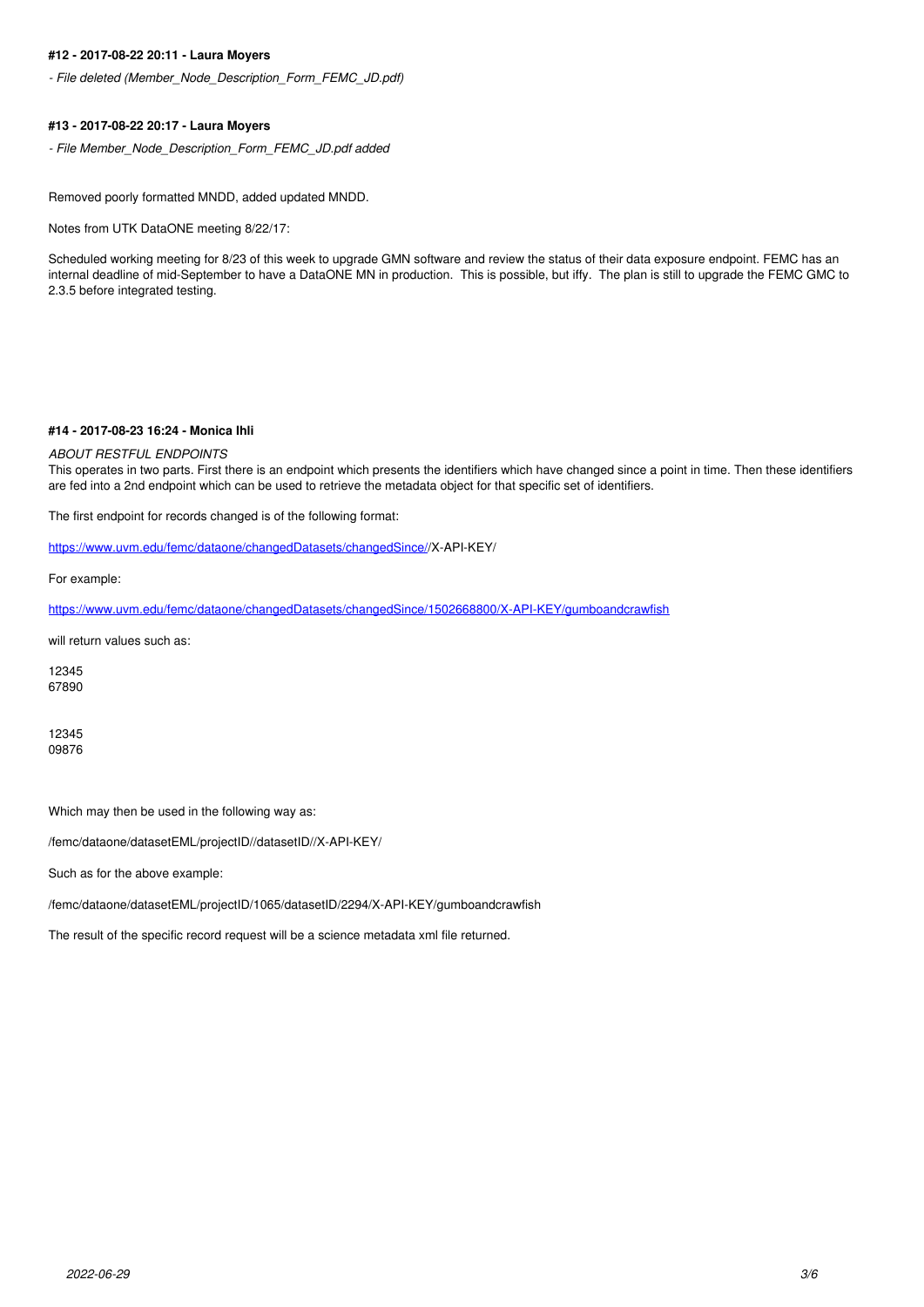#### **#15 - 2017-08-29 08:47 - Laura Moyers**

*- % Done changed from 10 to 50*

*- Status changed from Planning to Testing*

#### **#16 - 2017-08-29 10:49 - Laura Moyers**

*- Start date set to 2017-01-11*

setting start date based on initial meeting with VMC/FEMC in January 2017

#### **#17 - 2017-08-30 20:31 - Laura Moyers**

*- Target version changed from Deploy by end of Y3Q4 to Deploy by end of Y4Q1*

#### **#18 - 2017-09-01 15:17 - Monica Ihli**

The build of metadata records from data in the native system was using an outdated algorithm which, among other issues, prefixed the eml namespace to all elements. This invalidated the xml document. An updated script for generating eml documents has been applied. There may still be a few invalid documents to look out for here or there to look out for with small errors.

#### *Additional Requirement:*

FEMC system permits researchers to temporarily set an existing data set to be private. They are concerned as to how this will be handled in DataONE. They don't want to archive it yet because something can't be unarchived once that is done.

### Proposed solution:

Use .update() to remove public access rule from system metadata to create outcome of privacy. Add a status to the FEMC endpoint which lists altered records to identify appropriate action. This could also provide a tidy w ay of identifying if a record has been deleted /archived in your system so that DataONE knows to archive it on our copy as well. For example:

@

20 229 ACTIVE

20 229 HIDDEN

20 229 DELETED

### @

An important consideration is to ensure that, if a metadata record changes between the time it is set to private through removal of access rules and the time the author wants it to go public again, we must make sure to execute an update() instead of just .updateSystemMetadata()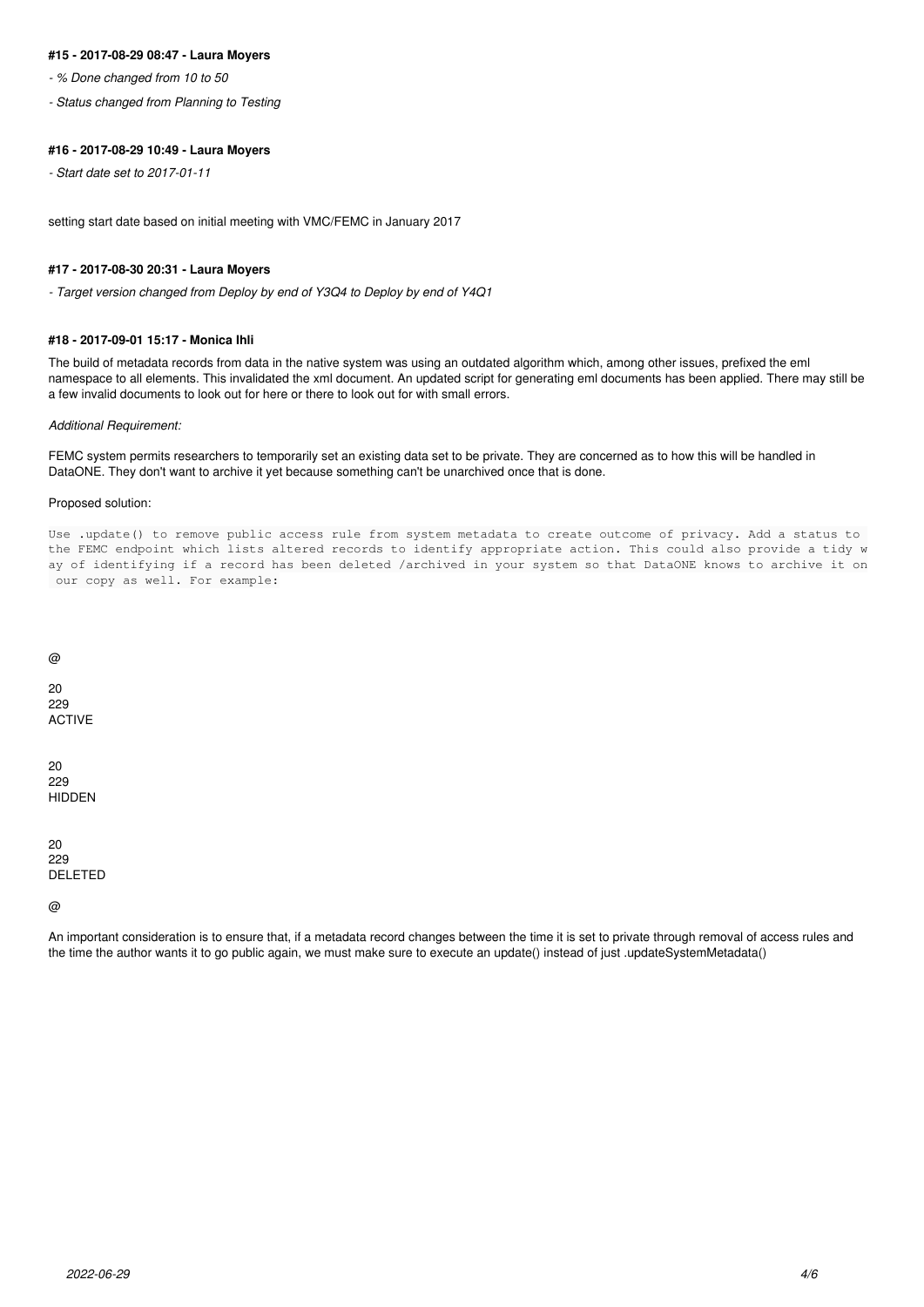#### **#19 - 2017-09-18 20:05 - Monica Ihli**

*- File GMN-Reinstall over existing.pdf added*

FEMC has been upgraded to 2.3.7 using the attached process.

#### **#20 - 2017-09-19 16:55 - Monica Ihli**

- FEMC has acquired their Stage DataONE test certificate/key.
- New certificate are installed and CRUD tests done.
- Adapter has been developed ( [https://github.com/DataONEorg/SlenderNodes/tree/master/femc\)](https://github.com/DataONEorg/SlenderNodes/tree/master/femc)
- Adapter is installed on FEMC MN server and cron setup for 3 hour intervals. Testing is in progress. The node operator will wait for initial load to complete and then will manipulate some test records so we can confirm updates are cascading to GMN.
- Will convene with Mike in 1-2 days to check progress and testing. If all looks good will complete registration at that time.

#### **#21 - 2017-10-11 17:53 - Monica Ihli**

*- Status changed from Testing to Operational*

#### **#22 - 2017-10-11 18:00 - Monica Ihli**

*- MN\_Date\_Online set to 2017-10-02*

FEMC requests support updating metadata. They overlooked updating the organization name in metadata. Have provided some instructions for making this happen and offered to meet if needed.

#### **#23 - 2017-10-20 19:58 - Monica Ihli**

Jim has completed updates to metadata generation script and new metadata record versions have been harvested. No failures observed in the CN logs.

### **#24 - 2018-01-09 19:20 - Dave Vieglais**

*- Sprint set to Production and Upcoming*

### **#25 - 2018-01-09 20:53 - Dave Vieglais**

*- Sprint changed from Production and Upcoming to Ongoing Operational*

## **#26 - 2018-12-04 14:58 - Amy Forrester**

*- Target version changed from Deploy by end of Y4Q1 to Operational*

#### **#27 - 2019-08-02 18:20 - Amy Forrester**

From Jim Duncan [James.Duncan@uvm.edu:](mailto:James.Duncan@uvm.edu) Mike has moved on to a new position

#### **#28 - 2019-08-27 17:22 - Amy Forrester**

Working with Jim to get a service agreement signed by our two institutions...DataONE doesn't have such a doc...Jim sending us one to sign.

8/27/19: sent Jim reminder email

# **Files**